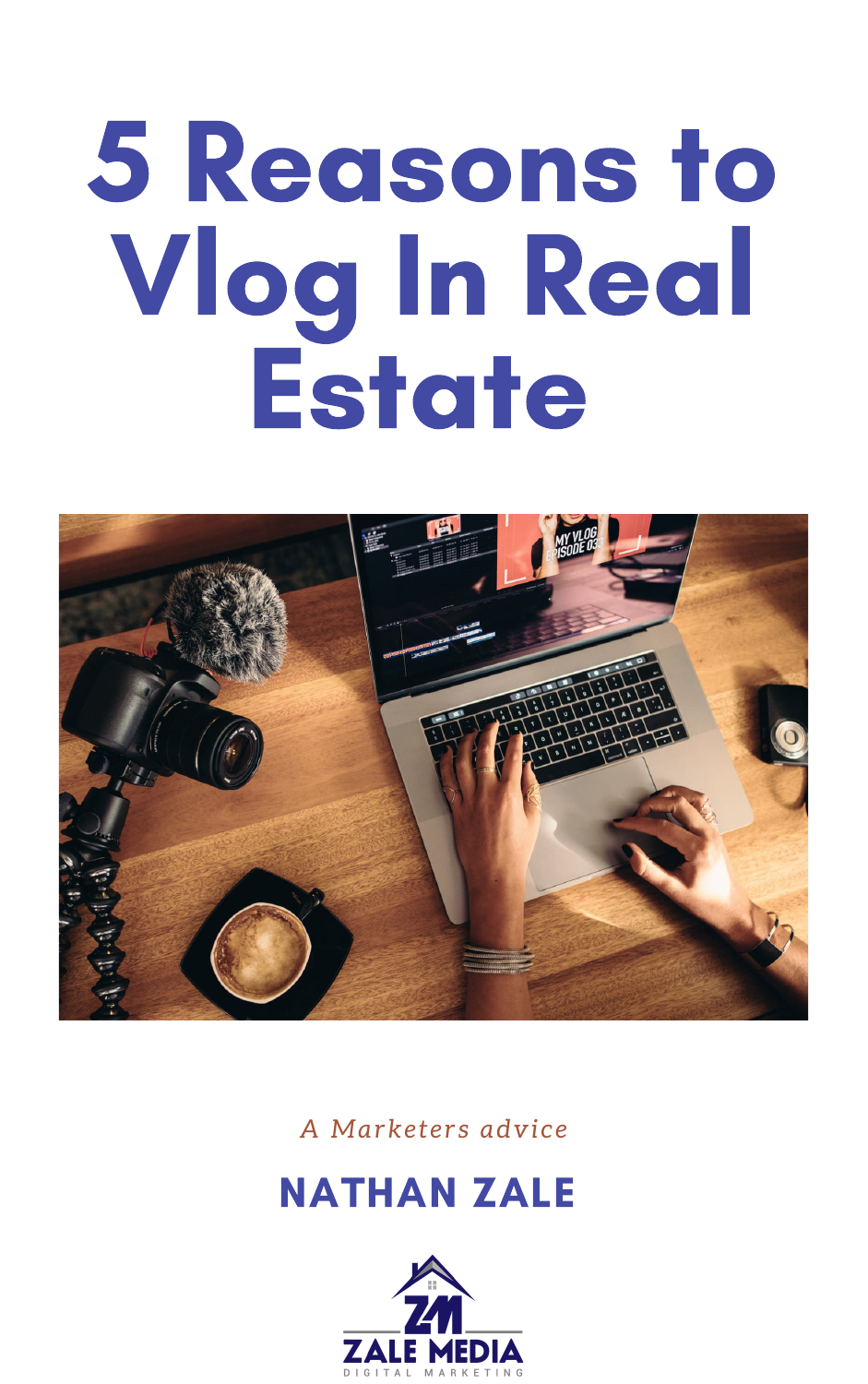#### **5 REASONS TO VLOG IF YOU'RE IN REAL ESTATE**

There's really no need to make my case on video marketing and vlogging in business, especially if you're a realtor. But, let me do my duty and aware you of a few things:

- Video marketers achieve a **54% increase in [brand awareness](https://optinmonster.com/awareness-stage-content-strategy-and-examples/)**.
- 78% of people watch online videos every week and 55 % view online videos every day (HubSpot).
- Social video generates 1200% more shares than text and image content combined (Wordstream).
- 100 million hours of video are watched each day on Facebook (TechCrunch).

Okay, okay you get it. You NEED to be vlogging. But let's dive even deeper as to why you need to be doing it if you're in real estate, lending, or any service based industry.

#### Vlogging positions you as an authority

What better way to **SHOW** you know your stuff by jumping on camera and sharing your knowledge. It shows you know what you're doing versus just "reposting an article" or writing a blog. Get personal. It works.

#### Vlogging provides an "introduction" to who you are

Yep, that's it. If you're regularly working with people through social media or want to expand your online media presence, then jumping on camera is the way to go. It allows your potential customers and referral partners to get to know you on a deeper level. They read your body language. They see how you connect. Plus, it also attracts people that YOU would want to work with.

#### Vlogging makes you stand out